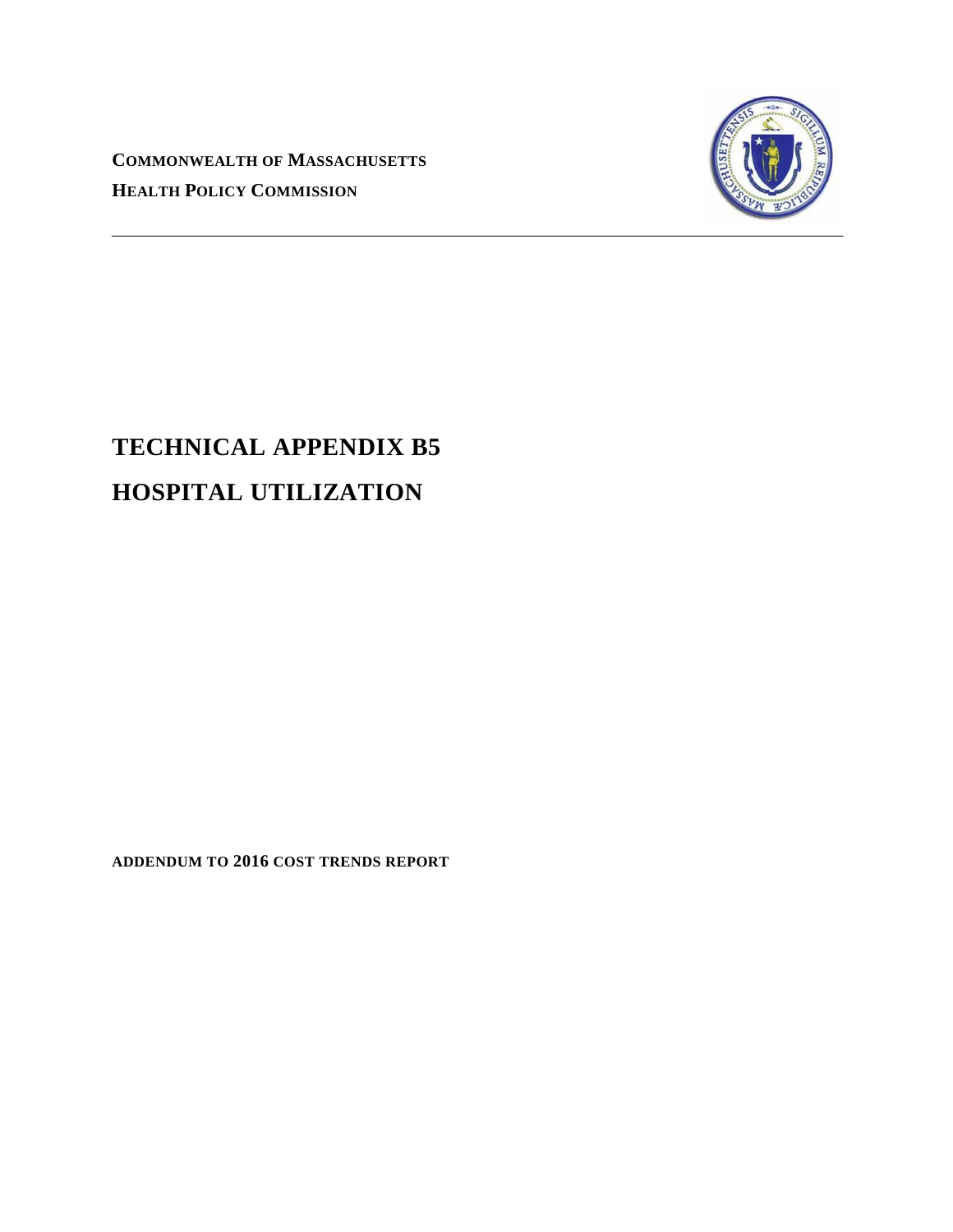# **Table of Contents**

## <span id="page-1-0"></span>**1 Summary**

This technical appendix describes the Health Policy Commission's (HPC) approach to examining hospital utilization in the 2016 Cost Trends Report.

# <span id="page-1-1"></span>**2 Emergency department (ED) utilization**

## <span id="page-1-2"></span>**2.1 Data**

For this analysis, HPC used the Emergency Department (ED) Database from the Center of Information and Analysis (CHIA). This dataset is part of CHIA's Massachusetts Acute Hospital Case Mix Database and includes all outpatient emergency department visits, including Satellite Emergency Facility visits, by patients whose visits resulted in neither an outpatient observation stay nor an inpatient admission at the reporting facility. The ED database contains patient demographics, clinical characteristics, services provided, charges, and hospitals and practitioner information, as well as mode of transport. The HPC also used the American Community Survey (ACS) from the U.S. Census Bureau to calculated population rates. For more on the CHIA Case Mix Database, see Technical Appendix C: Data Sources.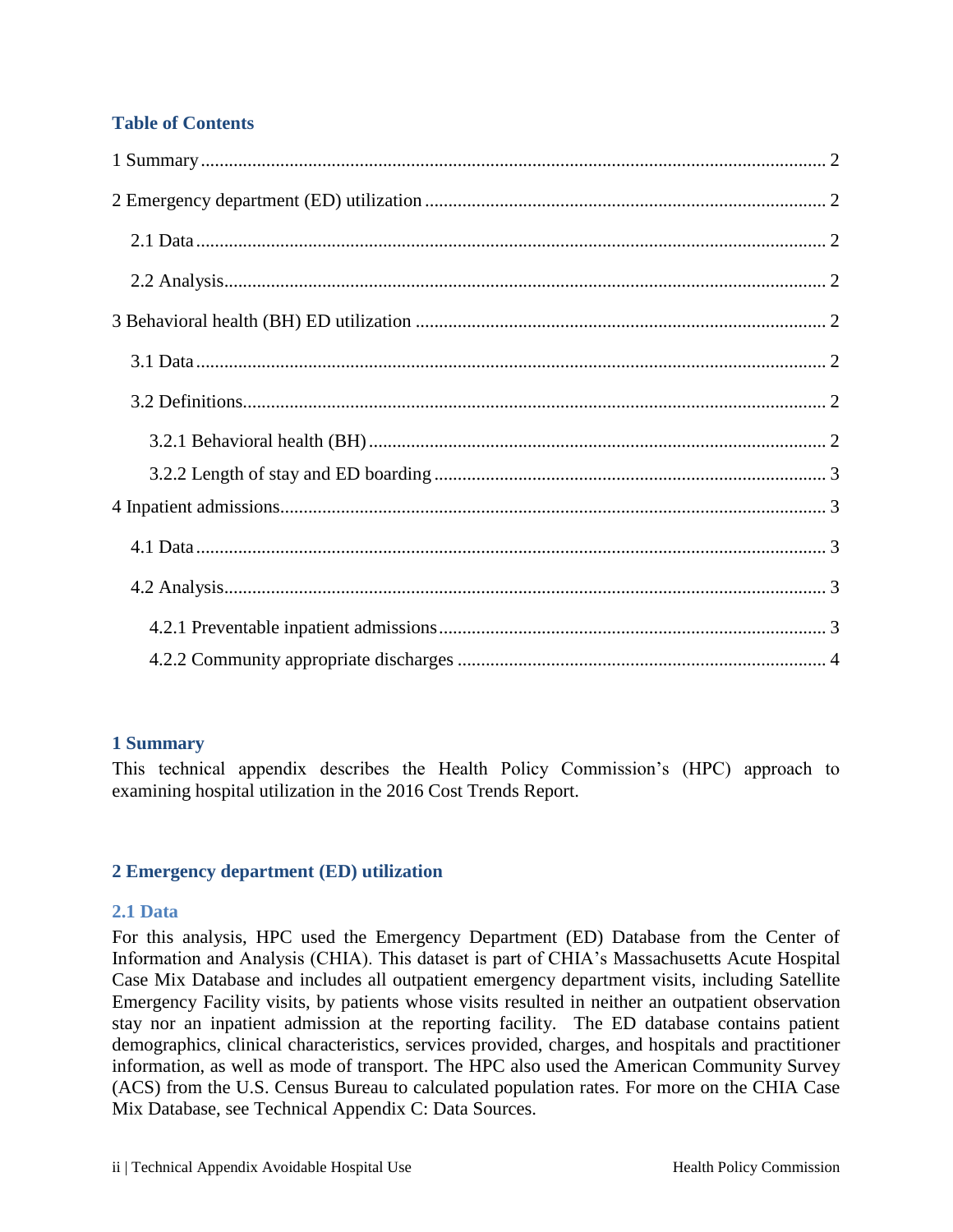# <span id="page-2-0"></span>**2.2 Analysis**

HPC's ED utilization analyses used the Emergency Department algorithm developed by John Billings and colleagues at New York University<sup>1</sup>. The main purpose of the NYU ED algorithm is to identify ED visits for primary care treatable conditions - i.e., visits that could have been provided in primary care setting or emergencies that could have been avoided if primary care had been delivered at an earlier stage of illness. The NYU algorithm assigns the probability that each ICD-9 diagnosis code associated with an ED visit falls into one of the four categories: (1) nonemergent; (2) an emergency for a problem requiring contact with the medical system within 12 hours but treatable in an office visit (primary care treatable); (3) an emergency not treatable in an office visit but preventable or avoidable; and (4) an emergency that is not preventable or avoidable.

Additionally, the algorithm also classifies injury, mental health problems, alcohol, or substance abuse separately. Accordingly, these conditions are pulled out of the emergent/non-emergent standard classification. Visits that result from injuries were then added to the emergency category. Behavioral health related ED visits were calculated from Billing's classification of mental health, alcohol and substance abuse diagnoses, which are based on primary diagnosis. HPC applied the algorithm to ED visits from hospital fiscal years 2011 to 2015.

Following the NYU's ED algorithm, avoidable ED utilization in this report is defined as ED visits that did not require ED care, including two categories: (1) non-emergent; (2) emergent, primary care treatable. Emergency ED utilization is defined as ED visits that required ED care, including two categories: (1) emergent, ED care needed, preventable and avoidable; (2) emergent, ED care needed, not preventable/avoidable.

# <span id="page-2-1"></span>**3 Behavioral health (BH) ED utilization**

## <span id="page-2-2"></span>**3.1 Data**

 $\overline{a}$ 

For this analysis, HPC continued to use the Emergency Department (ED) Database from the Center of Information and Analysis (CHIA). For more on this dataset see section 2.1 of this appendix or Technical Appendix C: Data Sources.

# <span id="page-2-3"></span>**3.2 Definitions**

# <span id="page-2-4"></span>**3.2.1 Behavioral health (BH)**

Behavioral health (BH) patients were identified using the Billing's algorithm and were patients with a primary diagnosis code related to mental health, alcohol or substance abuse. In **Exhibit 5.3** and **5.4**, non-primary BH patients are those that had secondary diagnosis code classified by

<sup>&</sup>lt;sup>1</sup> Billings, J. Emergency Department Use in New York City. NYU Wagner School's Center for Health and Public Service Research. 2000. Available from: [http://wagner.nyu.edu/faculty/billings/nyued-background.](http://wagner.nyu.edu/faculty/billings/nyued-background)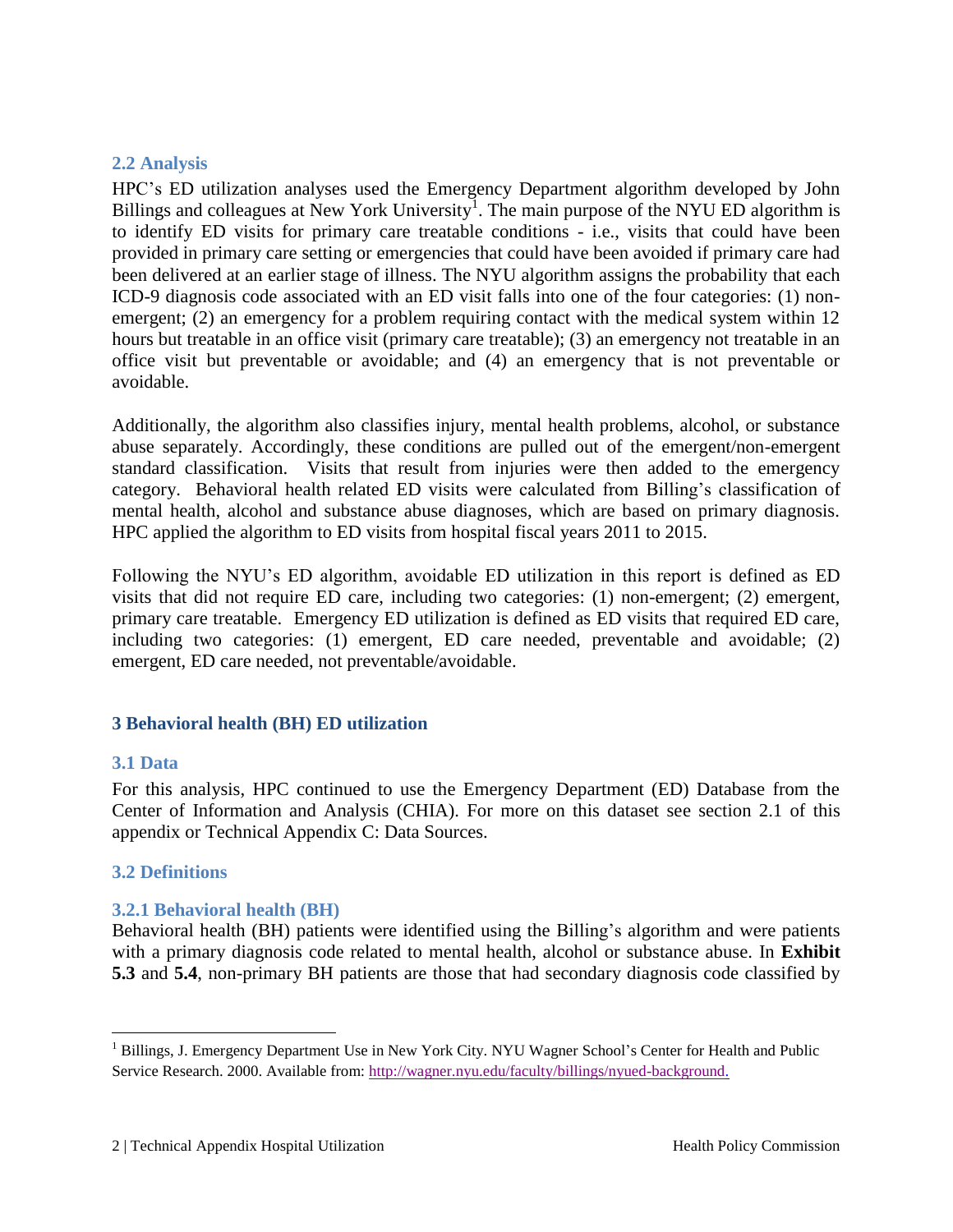the Billing's algorithm as being related to mental health, alcohol, or substance abuse, but a non BH-related primary diagnosis code.

## <span id="page-3-0"></span>**3.2.2 Length of stay and ED boarding**

Length of stay was calculated by taking the difference between the patient's ED registration time and ED discharge time. ED boarding is defined as patients with a length of stay of 12 hours or more.

## <span id="page-3-1"></span>**4 Inpatient admissions**

#### <span id="page-3-2"></span>**4.1 Data**

For this analysis, HPC used the Hospital Inpatient Discharge Database (HIDD) from the Center of Information and Analysis (CHIA). This dataset is part of CHIA's Massachusetts Acute Hospital Case Mix Database. The HIDD database contains all discharges from Massachusetts acute hospitals from FY 2011 to FY 2015 and contains comprehensive patient-level information including socio-demographics, clinical data, and charge data. The sample included patients that resided in Massachusetts. HPC also used the American Community Survey (ACS) from the US Census Bureau to calculated population rates. For more on the CHIA Case Mix Database, see Technical Appendix C: Data Sources.

## <span id="page-3-3"></span>**4.2 Analysis**

# <span id="page-3-4"></span>**4.2.1 Preventable inpatient admissions**

For this HPC applied measures of preventable hospitalization developed by the Agency for Healthcare Research and Quality (AHRQ). HPC used AHRQ's Prevention Quality Indicators (PQIs), a set of measures that can be used with inpatient discharge data to identify the quality of ambulatory care. This analysis used version 4.5 of the PQIs, released in May 2013. <sup>2</sup> HPC used the Chronic PQI composite for this analysis which included the following conditions:

Chronic conditions:

 $\overline{a}$ 

- 1. PQI 1—Diabetes Short-term Complications Admission Rate
- 2. PQI 3—Diabetes Long-term Complications Admission Rate
- 3. PQI 5—Chronic Obstructive Pulmonary Disease (COPD) or Asthma in Older Adults Admission Rate
- 4. PQI 7—Hypertension Admission Rate
- 5. PQI 8—Heart Failure Admission Rate
- 6. PQI 13—Angina Without Procedure Admission Rate
- 7. PQI 14—Uncontrolled Diabetes Admission Rate
- 8. PQI 15—Asthma in Younger Adults Admission Rate
- 9. PQI 16—Lower-Extremity Amputation among Patients with Diabetes Rate

 $2^2$  The CDC's analysis does an adjustment by age and gender on the basis of the 2000 standard population.